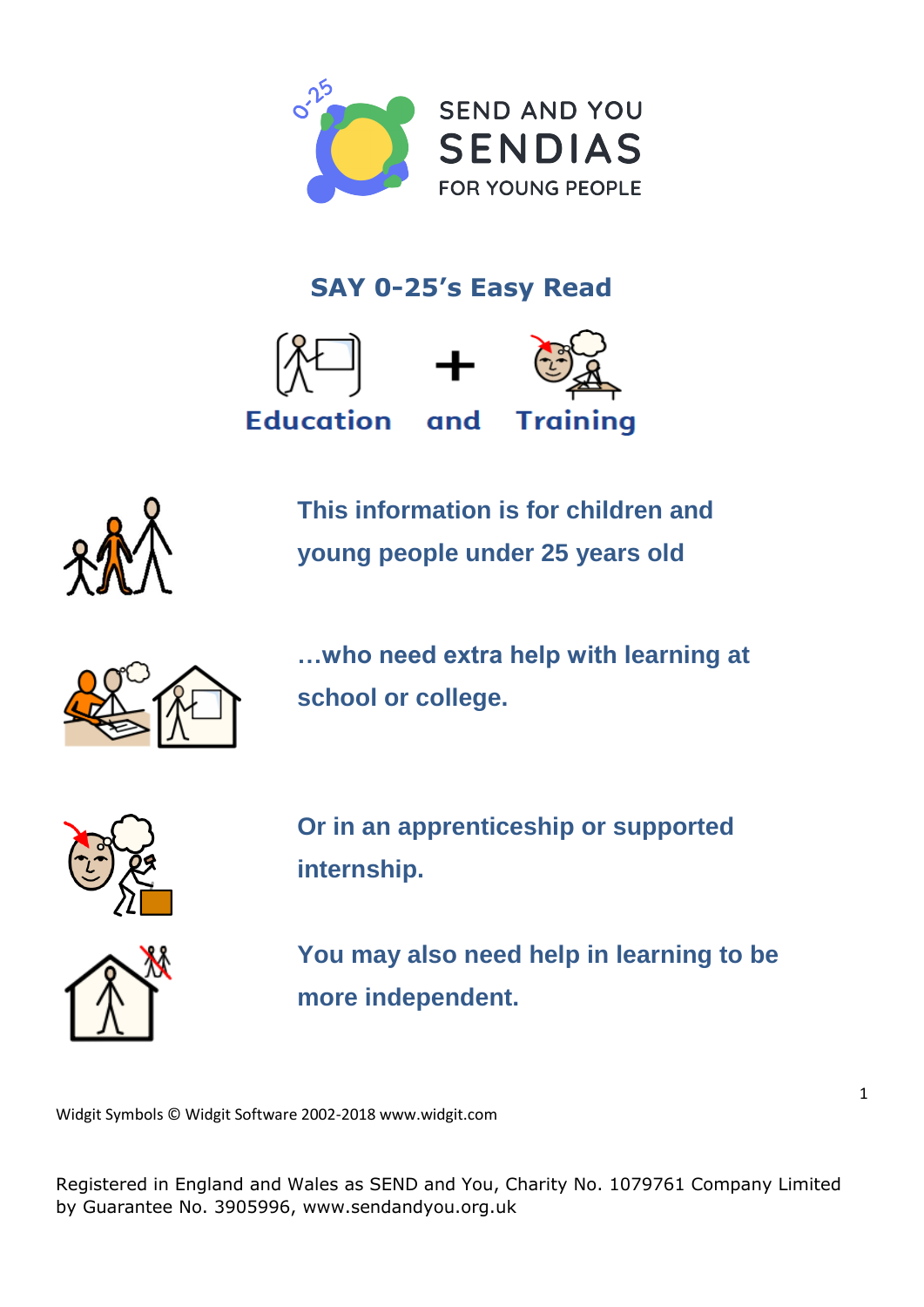

(∦□ ╬ education health ff care

**Your school, college or trainer should support you when you need them to.**

**Some people who need extra help may have an EHC (Education, Health and Care) Plan.**







**An EHC plan says:**

- **What you want in the future**
- **What you find hard**
- **What support you need**
- **Where you can study.**



**You get to share your views and feelings about what is written in your EHC plan.**

Widgit Symbols © Widgit Software 2002-2018 [www.widgit.com](http://www.widgit.com)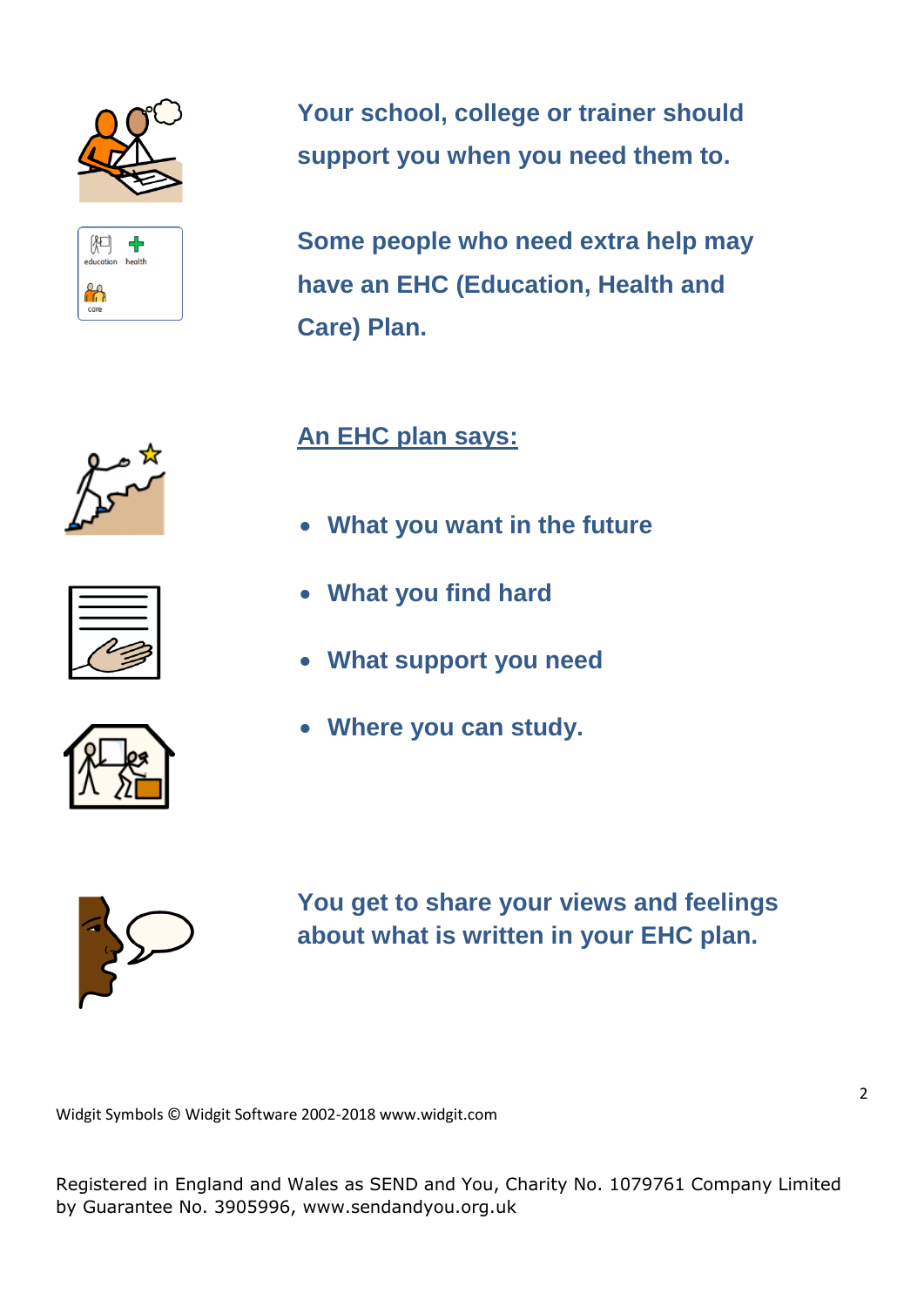

**We can help you find the right support for you and make sure your views are heard.**



**If you have any questions please contact us:** 



**[support@](mailto:support@sendandyou.org.uk)[sendandyou](mailto:support@sendandyou.org.uk)[.org.uk](mailto:support@sendandyou.org.uk)**



**0117 989 7725**

**[www.sendandyou.org.uk/young-people-0-25/](http://www.sendandyou.org.uk/young-people-0-25/)**



**If you want a parent or carer to contact us please fill out a consent form\*.** 



**\*(Consent forms are available on our website or ask your parent/carer to get one from us.)** 

Widgit Symbols © Widgit Software 2002-2018 [www.widgit.com](http://www.widgit.com)